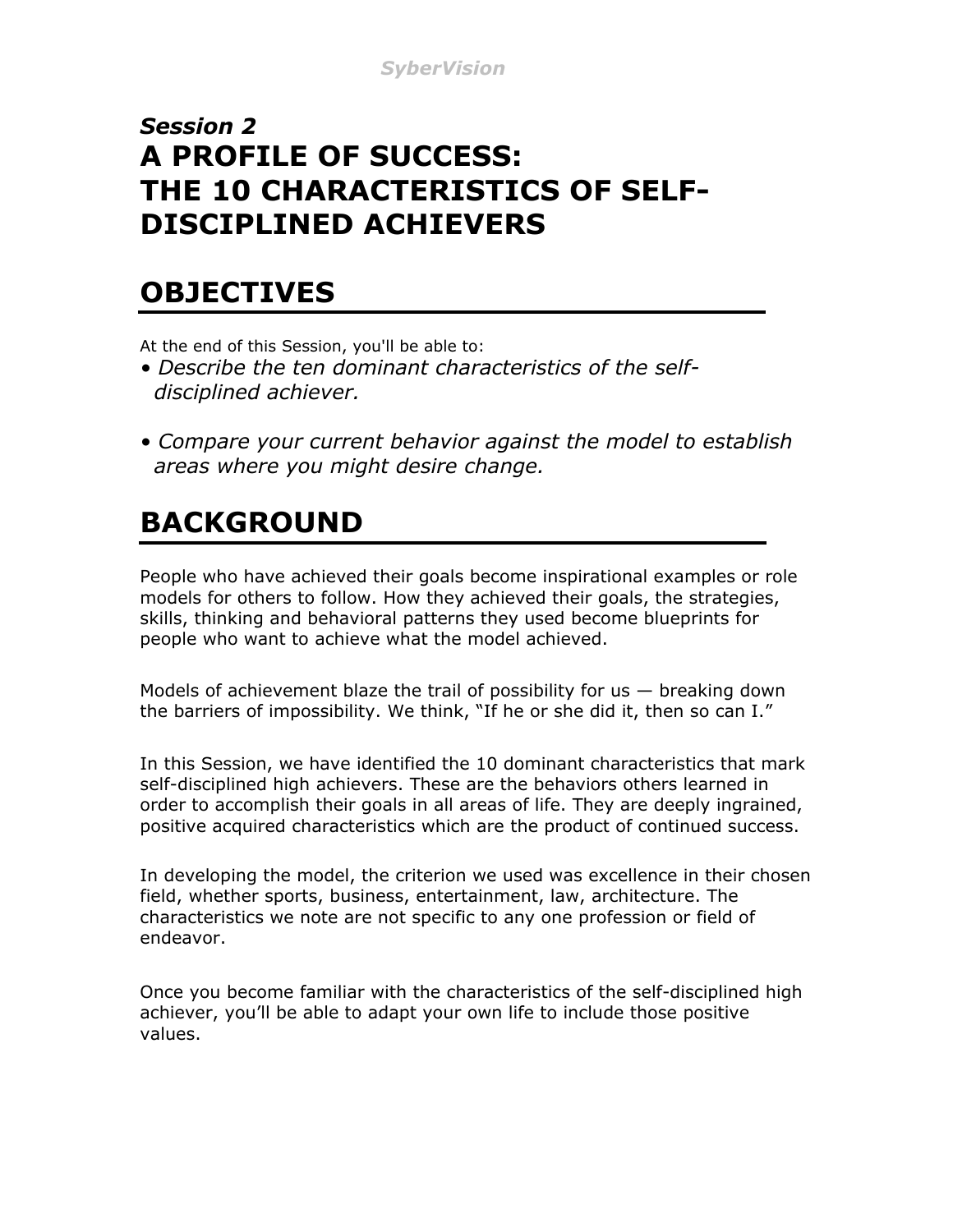### **PRACTICE**

1. Listen to audio Session 2, "A Profile of Success: Ten Characteristics of Self-Disciplined Achievers." On the form below, as you listen, list the ten dominant characteristics as they are described.



- 2. The Personal Assessment Form below lists the 10 characteristics of the self-disciplined achiever. Each characteristic is presented in the same order as it is on the audio. Each is graded on a scale of one through seven. Read all the characteristics listed on the following worksheet first. Do not mark the form at this time, just review the characteristics listed.
- 3. Listen again to the 10 characteristics presented on audio Session 2. As you listen to the characteristics being described, contrast and compare where you currently stand in relation to the described characteristics, behaviors and habits. Use the rating table as a tool for personal measurement and insight. As you listen to each description, think in terms of "I am more like the positive description" or "I am more like the negative description." Determine the degree to which you currently exhibit the habit or behavior. Then type the appropriate number on the scale that corresponds to your response. Your score will be automatically computed.